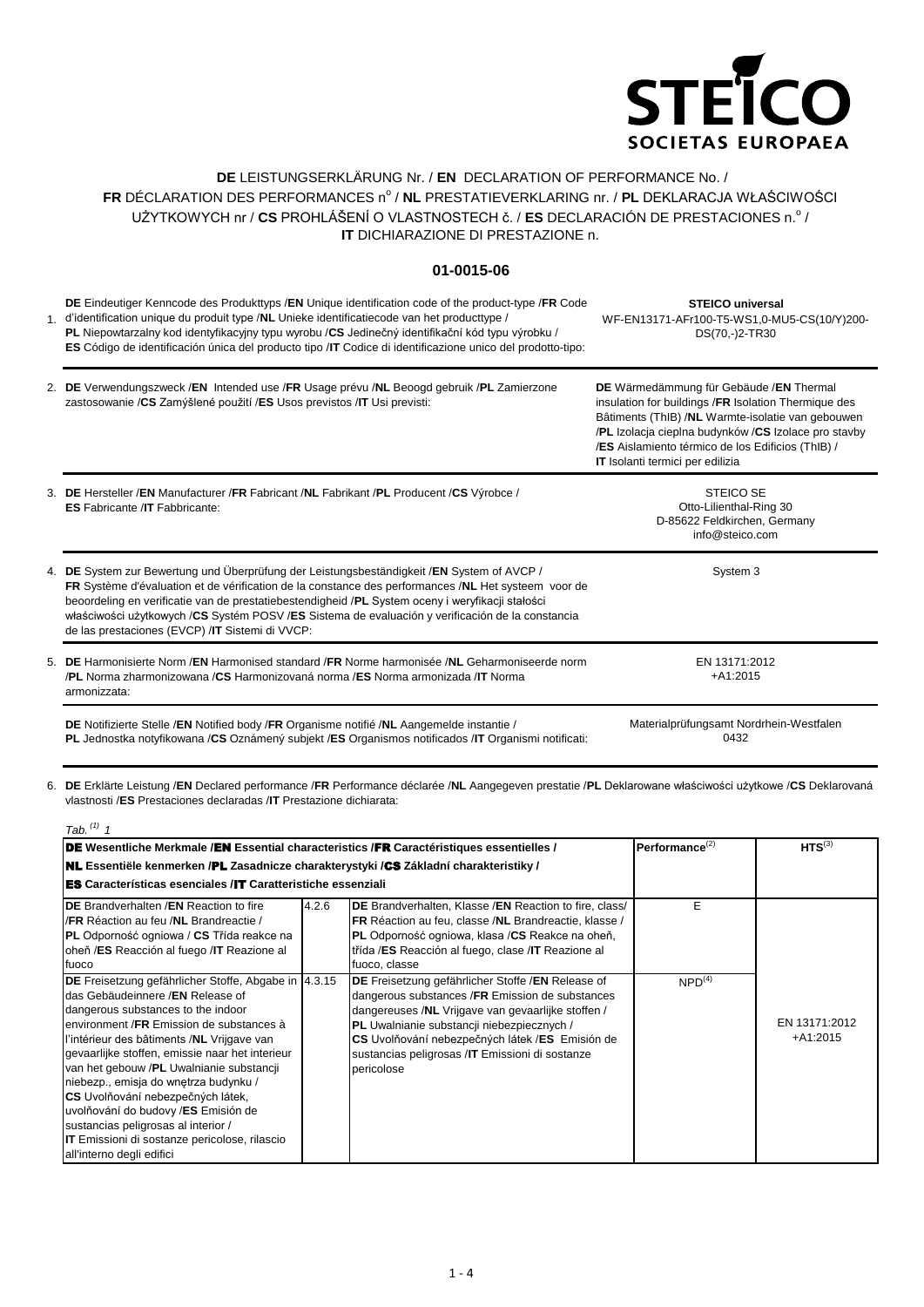

| DE Schallabsorptionsgrad /EN Acoustic<br>absorption index /FR Coefficient d'absorption<br>acoustique /NL Geluidsabsorptiecoëfficient /<br>PL Współcz. pochłaniania dźwięku /<br>CS Součinitel zvukové pohltivosti /ES Indice<br>de absorción acústica /IT Grado di<br>assorbimento del rumore                                                                                                    | 4.3.12 | DE Schallabsorption $\alpha$ /EN Sound absorption $\alpha$ /<br>FR Absorption acoustique $\alpha$ /NL Geluidsabsorptie $\alpha$ /<br>PL Pochłanianie dźwięku a /CS Součinitel zvukové<br>pohltivosti α/ES Absorción acústica α /<br>IT Assorbimento del rumore $\alpha$       | NPD <sup>(4)</sup>               |                             |
|--------------------------------------------------------------------------------------------------------------------------------------------------------------------------------------------------------------------------------------------------------------------------------------------------------------------------------------------------------------------------------------------------|--------|-------------------------------------------------------------------------------------------------------------------------------------------------------------------------------------------------------------------------------------------------------------------------------|----------------------------------|-----------------------------|
| DE Trittschallübertragung (für Böden) /<br>EN Impact noise transmission index (for<br>floors) / FR Indice de transmission des bruits<br>d'impact (pour les sols) /NL Overdracht van                                                                                                                                                                                                              | 4.3.10 | DE Dynamische Steifigkeit / EN Dynamic stiffness /<br>FR Raideur dynamique /NL Dynamische stijfheid /<br>PL Sztywność dynamiczna /CS Dynamická tuhost /<br>ES Rigidez dinámica / IT Rigidità dinamica                                                                         | $NPD^{(4)}$                      |                             |
| contactgeluid (met betrekking tot vloeren) /<br>PL Przenoszenie dźwięków uderzeniowych<br>(dot. podłóg) / CS Přenos kročejového hluku<br>(pro podlahy) /ES Índice de transmisión de                                                                                                                                                                                                              |        | 4.3.11.2 DE Dicke d <sub>i</sub> /EN Thickness d <sub>i</sub> /FR Épaisseur d <sub>i</sub> /<br>NL Dikte d <sub>i</sub> /PL Grubość d <sub>i</sub> /CS Tloušťka d <sub>i</sub> /<br>ES Espesor d <sub>L</sub> /IT Spessore d <sub>L</sub>                                     | NPD <sup>(4)</sup>               |                             |
| ruidos de impacto (para suelos) /<br>IT Trasmissione del rumore di calpestio (per<br>pavimenti)                                                                                                                                                                                                                                                                                                  |        | 4.3.11.4 DE Zusammendrückbarkeit / EN Compressibility /<br>FR Compressibilité /NL Samendrukbaarheid /<br>PL Sciśliwość /CS Stlačitelnost /<br>ES Compresibilidad /IT Comprimibilità                                                                                           | NPD <sup>(4)</sup>               |                             |
|                                                                                                                                                                                                                                                                                                                                                                                                  | 4.3.13 | DE Strömungswiderstand / EN Air flow resistivity<br>/FR Résistivité à l'écoulement de l'air<br>/NL Stromingsweerstand /PL Opór przepływu /<br>CS Odpor proti proudění vzduchu /ES Resistencia al<br>flujo del aire /IT Resistenza al flusso                                   | AF <sub>r</sub> 100              |                             |
| DE Luftschalldämm-Maß / EN Direct airborne<br>sound insulation index /FR Indice d'isolement<br>aux bruits aériens directs /<br>NL Geluidsisolatiecoëfficient van luchtgeluid/<br>PL Wskaźnik izolacji akustycznej od<br>dźwięków powietrznych /CS Vzduchová<br>neprůzvučnost /ES Índice de aislamiento<br>acústico al ruido aéreo directo / IT Misura di<br>isolamento acustico dal rumore aereo | 4.3.13 | DE Strömungswiderstand /EN Air flow resistivity /<br>FR Résistivité à l'écoulement de l'air<br>/NL Stromingsweerstand /PL Opór przepływu /<br>CS Odpor proti proudění vzduchu /ES Resistencia al<br>flujo del aire /IT Resistenza al flusso                                   | AF <sub>r</sub> 100              |                             |
| DE Glimmverhalten /EN Continuous glowing<br>combustion /FR Combustion avec<br>incandescence continue /<br>NL Geluidsisolatiecoëfficient van luchtgeluid<br>/PL Właściwości tlące /CS Doutnavost /<br>ES Incandescencia continua /<br><b>IT</b> Incandescenza                                                                                                                                     | 4.3.17 | <b>DE</b> Glimmverhalten / <b>EN</b> Continous glowing combustion<br>/FR Combustion à incandescence continue /<br>NL Geluidsisolatiecoëfficient van luchtgeluid /<br>PL Właściwości tlące /CS Doutnavost /<br>ES Incandescencia continua / IT Incandescenza                   | NPD <sup>(4)</sup>               | EN 13171:2012<br>$+A1:2015$ |
| <b>DE</b> Wärmedurchlasswiderstand / <b>EN</b> Thermal<br>resistance /FR Résistance thermique /<br>NL Thermische weerstand /PL Opór cieplny<br>/CS Tepelný odpor /ES Resistencia térmica /<br><b>IT</b> Resistenza termica                                                                                                                                                                       | 4.2.1  | DE Wärmeleitfähigkeit /EN Thermal conductivity /<br>FR Conductivité thermique /NL Thermische<br>geleidbaarheid /PL Przewodność cieplna /<br>CS Součinitel tepelné vodivosti /ES Conductividad<br>térmica /IT Conduttività termica                                             | $\lambda_{D}$ 0,048<br>$W/(m*K)$ |                             |
|                                                                                                                                                                                                                                                                                                                                                                                                  | 4.2.1  | <b>DE</b> Wärmedurchlasswiderstand / <b>EN</b> Thermal<br>resistance /FR Résistance thermique /NL Thermische<br>weerstand /PL Opór cieplny /CS Tepelný odpor /<br><b>ES</b> Resistencia térmica / <b>IT</b> Resistenza termica                                                | $R_D$ (Tab. $(1)$ )              |                             |
|                                                                                                                                                                                                                                                                                                                                                                                                  | 4.2.3  | DE Dicke / EN Thickness / FR Epaisseur / NL Dikte /<br>PL Grubość /CS Tloušťka /ES Espesor /IT Spessore                                                                                                                                                                       | $Tab.$ <sup>(1)</sup> 2          |                             |
|                                                                                                                                                                                                                                                                                                                                                                                                  | 4.2.3  | DE Dicke Toleranzklasse / EN Thickness class /<br>FR Tolérance d'épaisseur /NL Dikte-tolerantieklasse /<br>PL Grubość klasa tolerancji / CS Třída tloušťkové<br>tolerance /ES Tolerancia de espesor /IT Classe di<br>tolleranza spessore                                      | T <sub>5</sub>                   |                             |
| DE Wasserdurchlässigkeit /EN Water<br>permeability /FR Perméabilité à l'eau /<br>NL Waterdoorlatendheid /<br>PL Przepuszczalność wody /CS Propustnost<br>vody /ES Permeabilidad al agua /<br><b>IT</b> Permeabilità all'acqua                                                                                                                                                                    | 4.3.8  | DE Kurzzeitige Wasseraufnahme /EN Short term water<br>absorption /FR Absorption d'eau à court terme /<br>NL Kortdurende waterabsorptie /PL Krótkotrwała<br>absorpcja wody /CS Krátkodobá absorpce vody /<br>ES Absorción rápida de agua /IT Rapido assorbimento<br>dell'acqua | WS1,0                            |                             |
| DE Wasserdampfdurchlässigkeit /EN Water<br>vapour permeability /FR Perméabilité à la<br>vapeur d'eau /NL Waterdampdoorlatendheid<br>/PL Przepuszczalność pary wodnej /<br>CS Propustnost vodních par /<br>ES Permeabilidad al vapor de agua /<br>IT Permeabilità al vapore                                                                                                                       | 4.3.9  | DE Wasserdampfdiffusion /EN Water vapour<br>transmission / FR Transmission de la vapeur d'eau /<br>NL Waterdamp diffusie /PL Dyfuzja pary wodnej /<br>CS Difúze vodních par /ES Transmisión de vapor de<br>agua /IT Diffusione del vapore                                     | MU <sub>5</sub>                  |                             |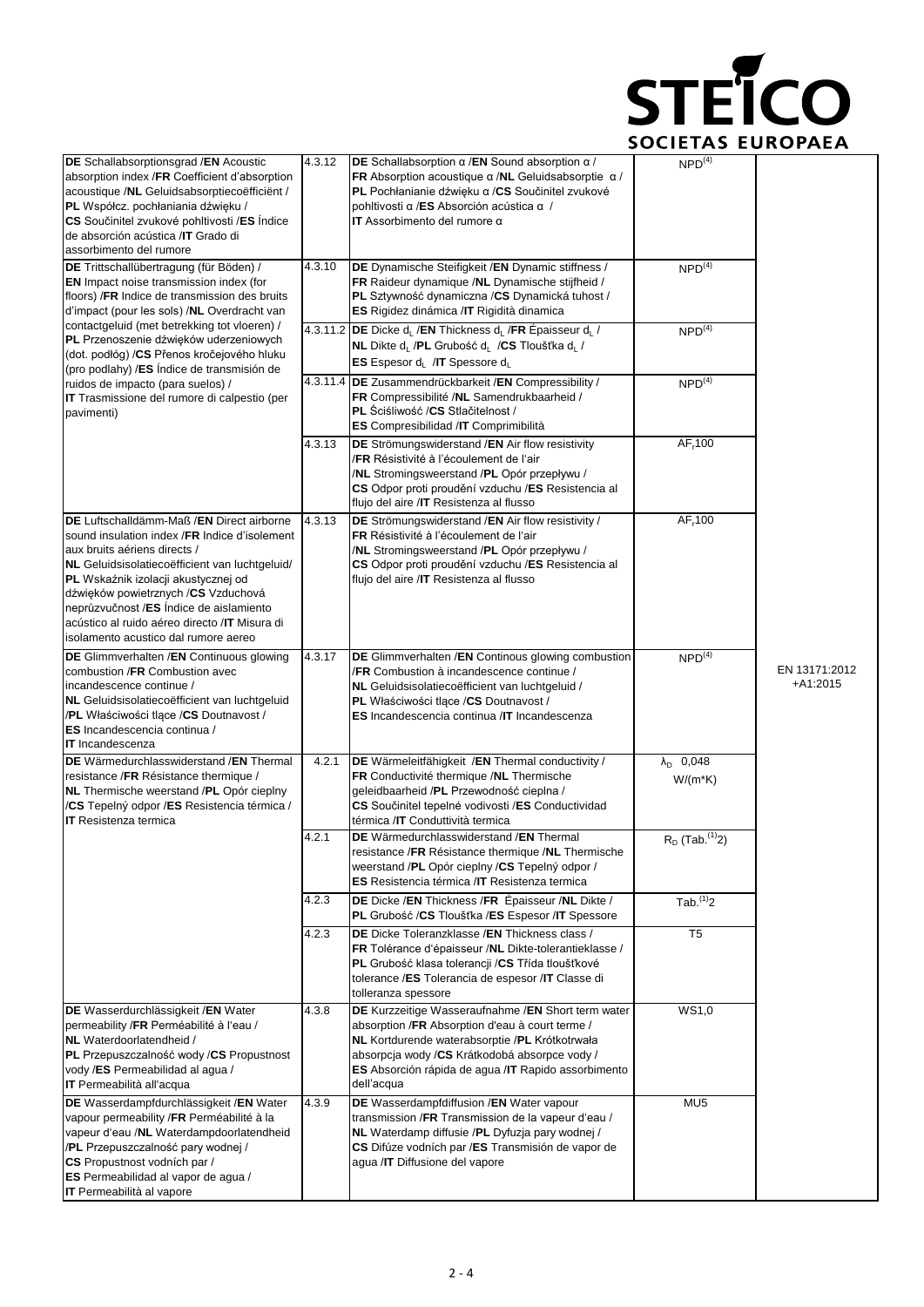

| DE Druckfestigkeit /EN Compressive strength<br>/FR Résistance à la compression /<br>NL Druksterkte /PL Wytrzymałość na<br>ściskanie / CS Pevnost v tlaku /<br>ES Resistencia a la compresión /<br><b>IT</b> Resistenza a compressione                                                                                                                                                                                                                                                                                                                                                                                                                                                                                                                                                                                                                                                                                               | 4.3.3 | DE Druckspannung oder Druckfestigkeit /<br><b>EN</b> Compressive stress or compressive strength /<br>FR Contrainte en compression ou résistance à la<br>compression /NL Drukspanning of -sterkte /<br>PL Naprężenie ściskające lub wytrz. na ściskanie /<br>CS Napětí nebo pevnost v tlaku /ES Tensión de<br>compresión o resistencia a compresión /IT Resistenza<br>alla sollecitazione a compressione o resistenza alla<br>compressione                                    | CS(10/Y)200                          |                             |
|-------------------------------------------------------------------------------------------------------------------------------------------------------------------------------------------------------------------------------------------------------------------------------------------------------------------------------------------------------------------------------------------------------------------------------------------------------------------------------------------------------------------------------------------------------------------------------------------------------------------------------------------------------------------------------------------------------------------------------------------------------------------------------------------------------------------------------------------------------------------------------------------------------------------------------------|-------|------------------------------------------------------------------------------------------------------------------------------------------------------------------------------------------------------------------------------------------------------------------------------------------------------------------------------------------------------------------------------------------------------------------------------------------------------------------------------|--------------------------------------|-----------------------------|
|                                                                                                                                                                                                                                                                                                                                                                                                                                                                                                                                                                                                                                                                                                                                                                                                                                                                                                                                     | 4.3.6 | DE Punktlast /EN Point load /FR Charge ponctuelle /<br>NL Puntbelasting /PL Obcigżenie skupione /<br>CS Bodové zatížení /ES Carga puntual /IT Carico<br>concentrato                                                                                                                                                                                                                                                                                                          | NPD <sup>(4)</sup>                   |                             |
| DE Dauerhaftigkeit des Brandverhaltens unter 4.2.7<br>Einfluss von Wärme /EN Durability of reaction<br>to fire against heat, weathering,<br>ageing/degradation /FR Durabilité de la<br>réaction au feu par rapport à l'exposition à la<br>chaleur, aux intempéries, par rapport au<br>vieillissement / à la dégradation /<br>NL Duurzaamheid van brandreactie onder<br>invloed van hitte, weersomstandigheden,<br>veroudering, verwering /PL Trwałość klasy<br>odporności ogniowej przy oddziaływaniu<br>ciepła, czynników atmosferycznych, procesów<br>starzenia i rozkładu /CS Odolnost vůči požáru,<br>vlivu tepla, povětrnostním vlivům, stárnutí a<br>degradaci /ES Durabilidad de reacción al<br>fuego ante calor, condiciones climáticas,<br>envejecimiento/ degradación / IT Durabilità<br>della resistenza al fuoco sotto l'effetto del<br>calore, degli agenti atmosferici,<br>dell'invecchiamento e della decomposizione |       | <b>DE</b> Eigenschaften der Dauerhaftigkeit /EN Durability<br>characteristics /FR Caractéristiques de durabilité /<br>NL Kenmerken met betrekking tot duurzaamheid /<br><b>PL</b> Parametry dotyczące trwałości /CS Vlastnosti<br>trvanlivosti /ES Características de durabilidad /<br><b>IT</b> Proprietà di durabilità                                                                                                                                                     | NPD <sup>(4)</sup>                   | EN 13171:2012<br>$+A1:2015$ |
| <b>DE</b> Dauerhaftigkeit des<br>Wärmedurchlasswiderstandes unter Einfluss<br>von Wärme, Witterungseinflüssen, Alterung<br>und Abbau /EN Durability of thermal<br>resistance against heat, weathering, ageing                                                                                                                                                                                                                                                                                                                                                                                                                                                                                                                                                                                                                                                                                                                       | 4.2.1 | DE Wärmeleitfähigkeit /EN Thermal conductivity /<br>FR Conductivité thermique /NL Thermische<br>geleidbaarheid /PL Przewodność cieplna /<br>CS Součinitel tepelné vodivosti /ES Conductividad<br>térmica / <b>IT</b> Conduttività termica                                                                                                                                                                                                                                    | $\lambda_{\rm D}$ 0,048<br>$W/(m*K)$ |                             |
| /degradation /FR Durabilité de la résistance<br>thermique par rapport à l'exposition à la<br>chaleur, aux intempéries, par rapport au<br>vieillissement / à la dégradation /NL<br>Duurzaamheid van de thermische weerstand                                                                                                                                                                                                                                                                                                                                                                                                                                                                                                                                                                                                                                                                                                          | 4.2.1 | DE Wärmedurchlasswiderstand /EN Thermal<br>resistance /FR Résistance thermique /NL Thermische<br>weerstand /PL Opór cieplny /CS Tepelný odpor /<br><b>ES</b> Resistencia térmica / <b>IT</b> Resistenza termica                                                                                                                                                                                                                                                              | $R_D$ (Tab. <sup>(1)</sup> 2)        |                             |
| onder invloed van hitte,<br>weersomstandigheden, veroudering,<br>verwering /PL Trwałość oporu cieplnego przy<br>oddziaływaniu ciepła, czynników<br>atmosferycznych, procesów starzenia i<br>rozkładu /CS Stálost vlastností materiálu                                                                                                                                                                                                                                                                                                                                                                                                                                                                                                                                                                                                                                                                                               | 4.2.7 | <b>DE</b> Eigenschaften der Dauerhaftigkeit /EN Durability<br>characteristics /FR Caractéristiques de durabilité /<br>NL Kenmerken met betrekking tot duurzaamheid /<br>PL Parametry dotyczące trwałości /CS Vlastnosti<br>trvanlivosti /ES Características de durabilidad /<br><b>IT</b> Proprietà di durabilità                                                                                                                                                            | NPD <sup>(4)</sup>                   |                             |
| vlivem tepla, povětrnostních podmínek,<br>stárnutí a degradace /ES Durabilidad de<br>reacción al fuego ante calor, condiciones<br>climáticas, envejecimiento/ degradación /<br><b>IT</b> Durabilità della resistenza termica sotto<br>l'effetto del calore, degli agenti atmosferici,<br>dell'invecchiamento e della decomposizione                                                                                                                                                                                                                                                                                                                                                                                                                                                                                                                                                                                                 | 4.3.2 | DE Dimensionsstabilität /EN Dimensional stability /<br>FR Stabilité dimensionnelle /NL Dimensionale<br>stabiliteit /PL Stabilność wymiarów /CS Tvarová stálost<br>/ES Estabilidad dimensional /IT Stabilità dimensionale                                                                                                                                                                                                                                                     | $DS(70,-)2$                          |                             |
| DE Zug-/ Biegefestigkeit /EN Tensile/Flexural<br>strength /FR Résistance à la traction / flexion<br>/NL Trek-/buigsterkte /PL Wytrzymałość na<br>rozciąganie/ściskanie /CS Pevnost v tahu<br>/ohybu /ES Resistencia a la tracción / flexión<br><b>/IT</b> Resistenza a trazione/flessione                                                                                                                                                                                                                                                                                                                                                                                                                                                                                                                                                                                                                                           | 4.3.4 | DE Zugfestigkeit senkrecht zur Plattenebene /<br><b>EN</b> Tensile strength perpendicular to faces /<br>FR Résistance à la traction perpendiculairement aux<br>faces /NL Treksterkte loodrecht op het oppervlak van<br>de plaat /PL Wytrzymałość na rozciąganie prostopadłe<br>do powierzchni płyty /CS Pevnost v tahu kolmo na<br>rovinu desky /ES Resistencia a la tracción<br>perpendicular a las caras /IT Resistenza a trazione<br>perpendicolare al piano del pannello | <b>TR30</b>                          |                             |